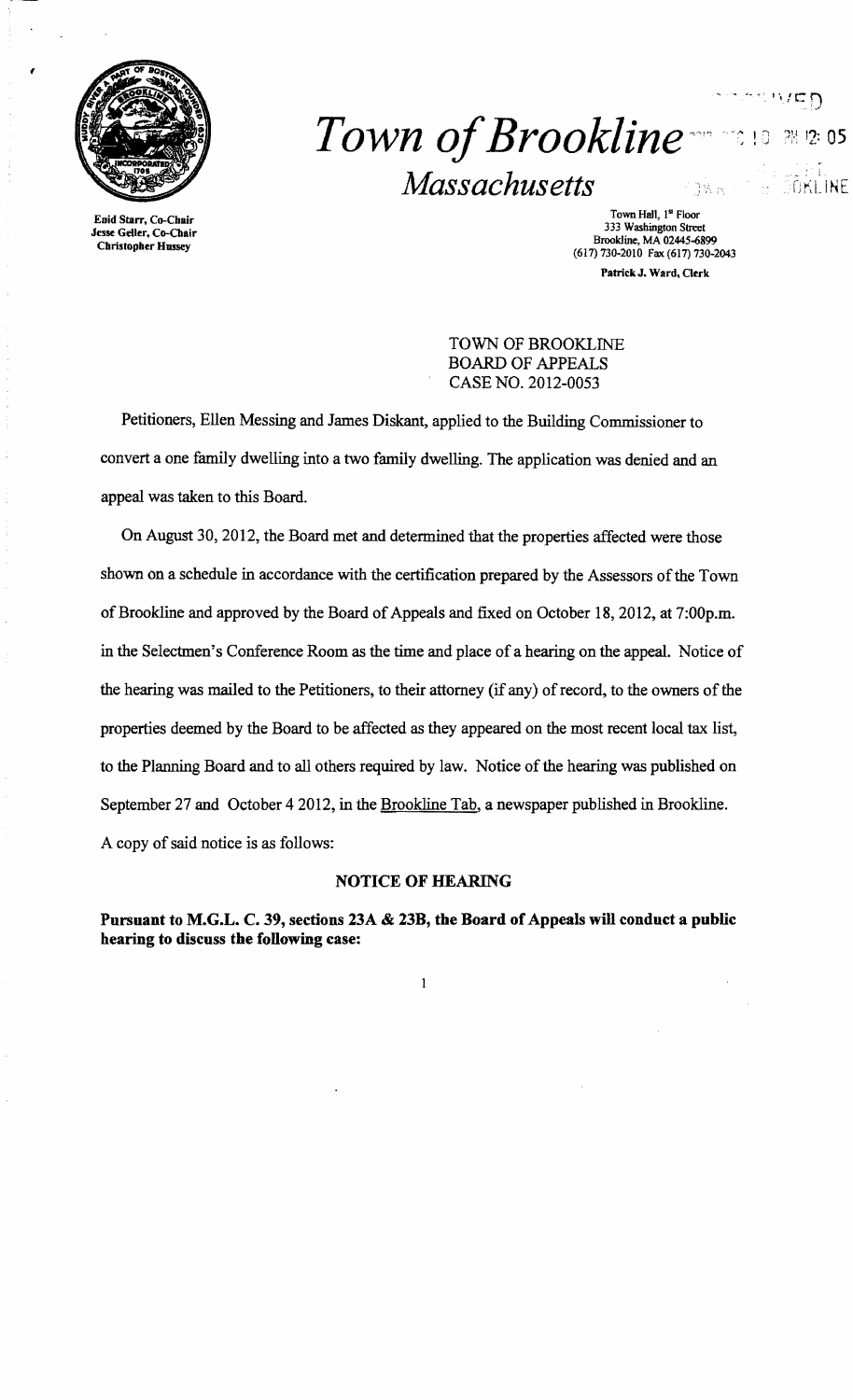Petitioner: MESSING ELLEN J DISKANT JAMES A Owner: MESSING ELLEN J DISKANT JAMES A Location of Premises: 47 KILSYTH RD Date of Hearing: OCTOBER 18, 2012 Time of Hearing: 07:00 PM Place of Hearing: Selectmen's hearing room, 6<sup>th.</sup> floor

r

A public hearing will be held for a variance and/or special permit from:

4.03; Pre-Existing Special Permit Uses, special permit required. 6.02, Paragraph 1, Table Off-Street Parking Requirements, special permit required. 8.02.2; Alteration or Extension, special permit required. Modification, as necessary, of Board of Appeals Decision #2209

Of the Zoning By-Law to convert 1 family to a 2 family dwelling at 47 KILSYTH RD

Said premise located in a T-5 (Two-Family and Attached Single-Family) residence district.

*Hearings, once opened, may be continued by the Chair to a date and time certain. No further notice will be mailed to abutters or advertised in the TAB. Questions regarding whether a*  hearing has been continued, or the date and time of any hearing may be directed to the Zoning *Administrator at* 617-734-2134 *or check meeting calendar at:http://calendars. town. brookline. ma. uslMasterTownCalandarl? FormID= 158.* 

The Town of Brookline does not discriminate on the basis of disability in admission to, access to, *or operations ofits programs, services or activities. Individuals who need auxiliary aids for*  effective communication in programs and services of the Town of Brookline are invited to make *their needs known to the* ADA *Coordinator, Stephen Bressler, Town ofBrookline,* 11 *Pierce Street, Brookline, MA 02445. Telephone:* (617) *730-2330; TDD* (617) *730-2327.* 

## Enid Starr Jesse Geller Christopher Hussey

At the time and place specified in the notice, this Board held a public hearing. Present at the

hearing was Chairman, Enid Starr and Board Members Christopher Hussey and Jonathan Book.

Charles Fox of21 'Myrtle Street, Jamaica Plain, architect, presented the case for the petitioner.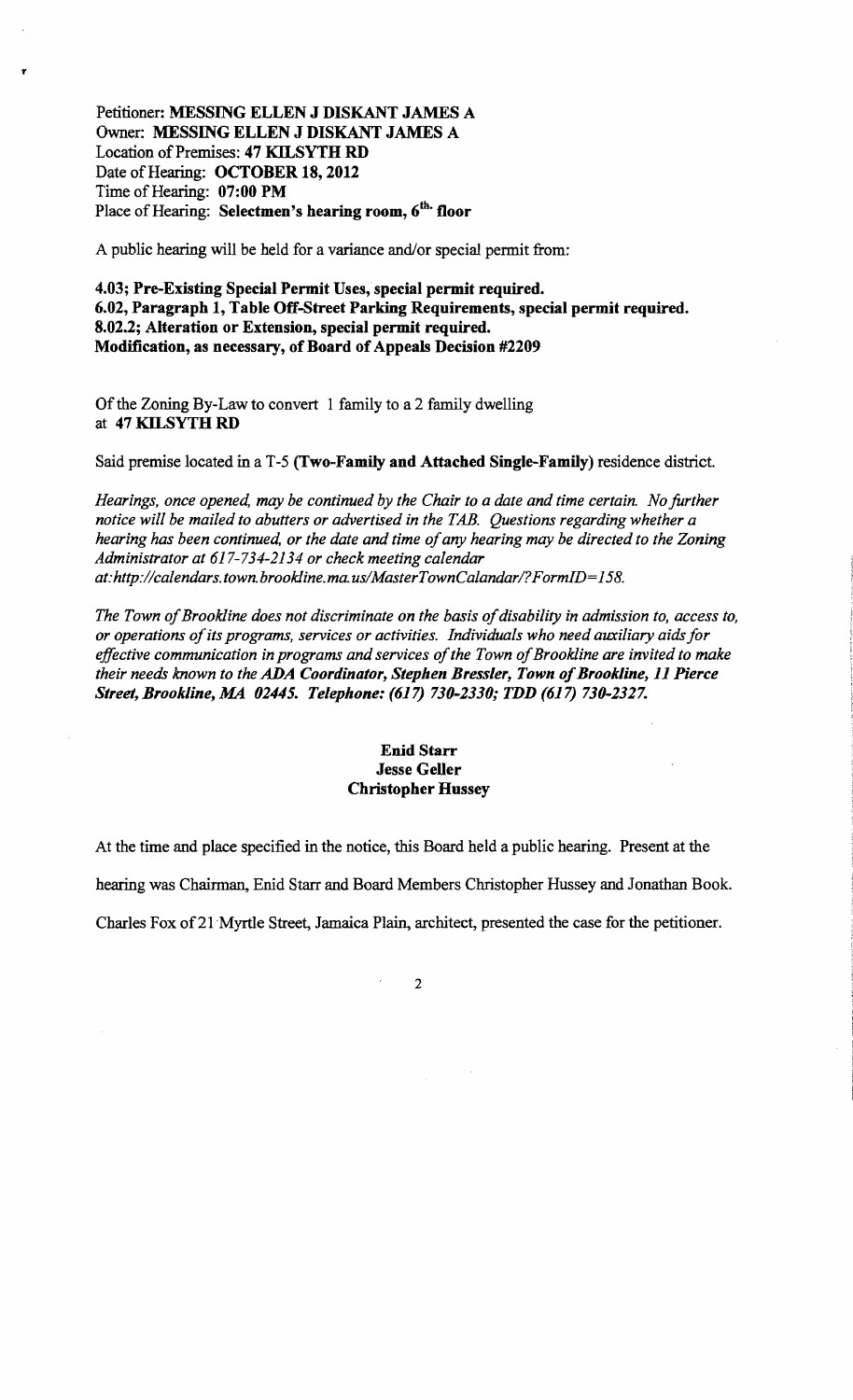Mr. Fox said the property is located on the corner of Kilsyth Road and Windsor Road, in a neighborhood that primarily consists of multi-family housing. Many of the dwellings in the neighborhood have the outward appearance of single-family and two family dwellings. There is a condominium on the comer on the other side of Windsor Road, which is in Boston. The neighborhood was developed in the early 1900s as single family dwellings, but has since been converted to multi-family.

Mr. Fox said the proposal is to change the house from a one family dwelling into a two family. He said the house was originally a one family converted to a two family and then converted back to a single family circa 1995. The intention is to now tum the house back into a two family with minimal interior renovations and no exterior modifications. Mr. Fox said that the relief needed is related to the parking and the conversion.

Board Member Hussey asked for a clarification of the existing and proposed parking. Mr. Fox said there is no change in the existing parking. Petitioner Ellen Messing said she has lived there for fifteen years and the parking has never been an issue.

The Chairman asked if anyone present wished to speak in favor of the proposal. No one rose to speak. He chairman asked if anyone present wished to speak in opposition of the proposal. Ben Shamir of 44 Kilsyth Road rose to speak. Mr. Shamir asked for a clarification of the relief needed. Chairman Starr said the Parking relief would need a variance and not a special permit. Mr. Shamir said he does not have any particular position in favor of or in opposition.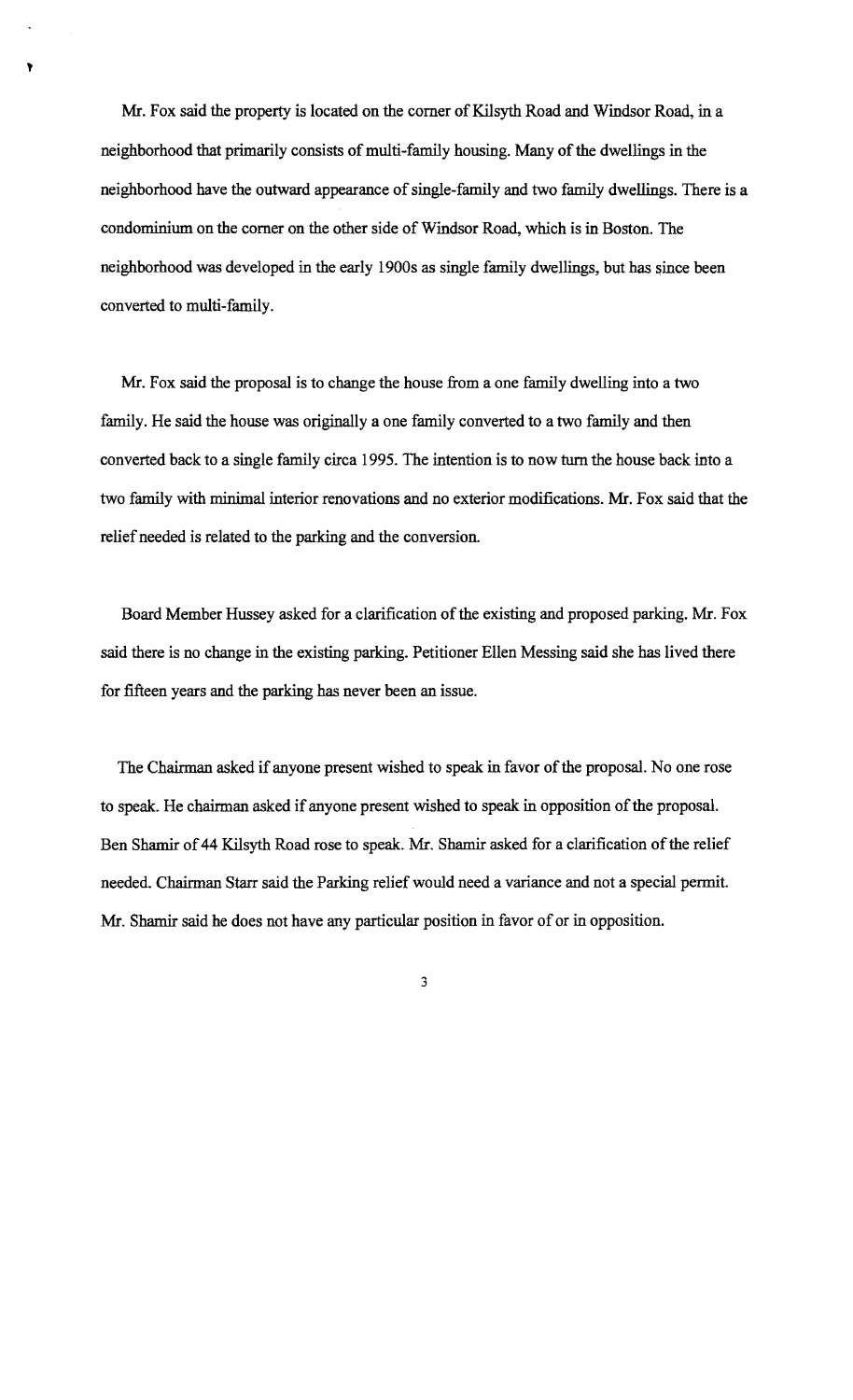The Chairman called on Timothy Richards, Planner, to deliver the comments of the Planning Board:

### **FINDINGS**

## **Section 4.03** – Pre Existing Special Permit uses:

# **Section 6.02 – Off Street Parking Space Regulations:**

In 1978, the Board of Appeals approved a variance to parking regulations through case number 2209, which allowed 47 Kilsyth Road and 78 Windsor Road to share parking and to have 4 total spaces. At that time, the two properties were considered to be two-family dwellings. Later the subject property was converted to a single family use. The current proposal will convert the structure to a two-family dwelling once again. The number of parking spaces will not increase or decrease as a result of this proposal. Special permit relief is required due to the conversion of the dwelling back to a two-family use.

#### **Section 8.02.2 – Alteration or Extension**

A special permit is required to alter a pre-existing non-conforming structure or use. Modification of the Board of Appeals decision, case number 2209.

#### **Modification as necessary of Board of Appeals Decision #2209**

## **PLANNING BOARD COMMENTS**

Mr. Richard said the Planning Board supports this proposal, as the subject property is zoned for two-family use. Further, the dwelling has been used as a two-family dwelling in the past and was converted to a single family only for a short time. Parking relief was approved through case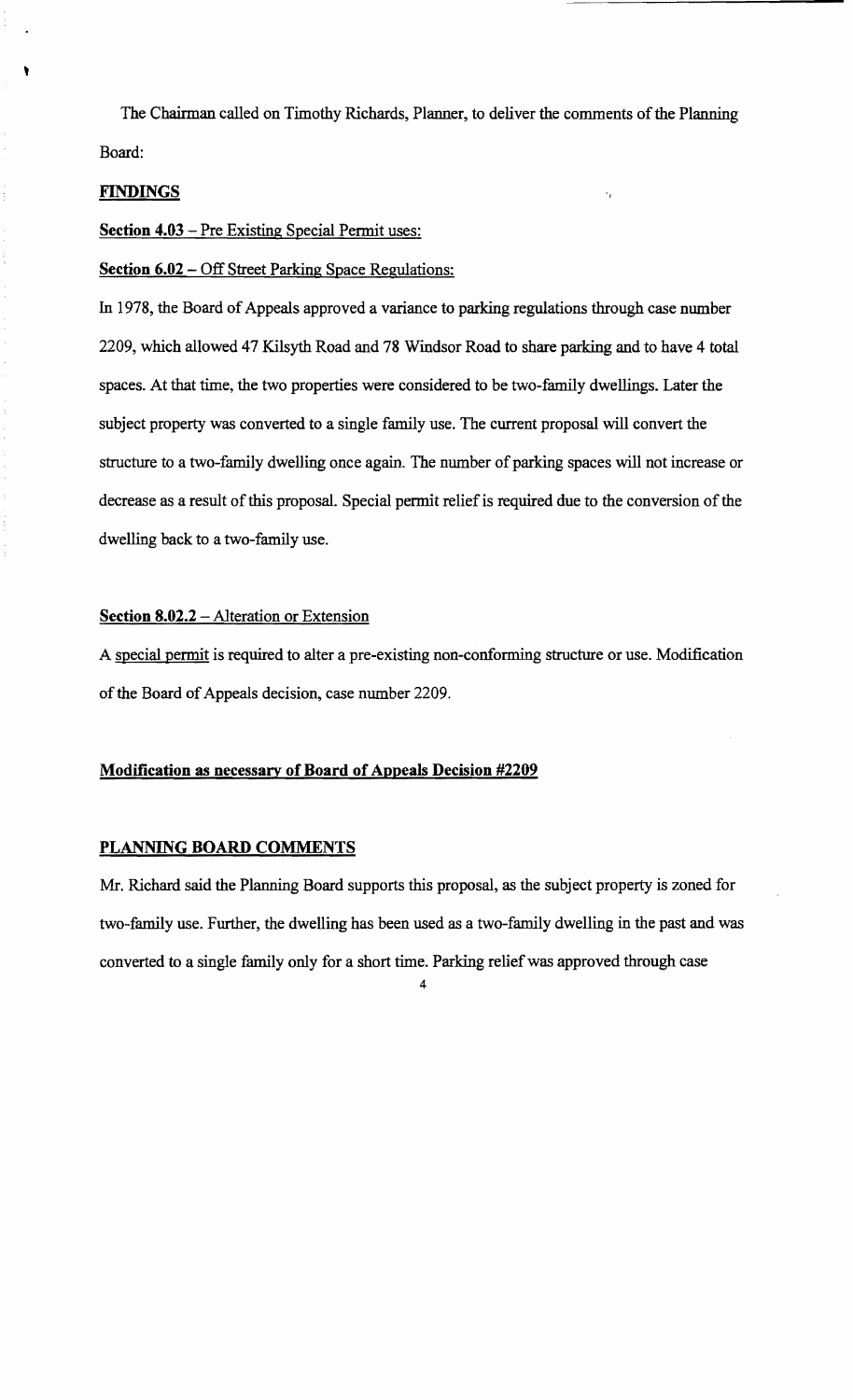number 2209 in 1978. The conversion of the dwelling from a single family use back to the previously approved two-family use is not anticipated to have negative impacts.

**Therefore, the Planning Board recommends approval of the plans by Frank Iebba, Surveyor, dated 6/8/2012, subject to the following conditions:** 

- 1. Prior to the issuance of a building permit, the applicant shall submit final plans subject to the review and approval of the Assistant Director of Regulatory Planning.
- 2. Prior to the issuance of a building permit, the applicant shall submit to the Building Commissioner for review and approval for conformance to the Board of Appeals decision: 1) a final site plan stamped and signed by a registered engineer or land surveyor, 2) final building elevations stamped and signed by a registered architect; and 3) evidence that the Board of Appeals decision has been recorded at the Registry of Deeds.

The Chairman then called upon Michael Yanovitch, Chief Building Inspector, to deliver the comments of the Building Department. Mr. Yanovitch said the Building Department has no issue with this request for relief and, if relief is granted, will work with the petitioner to ensure compliance with the Building Code as well as any conditions the Board may impose as part of their decision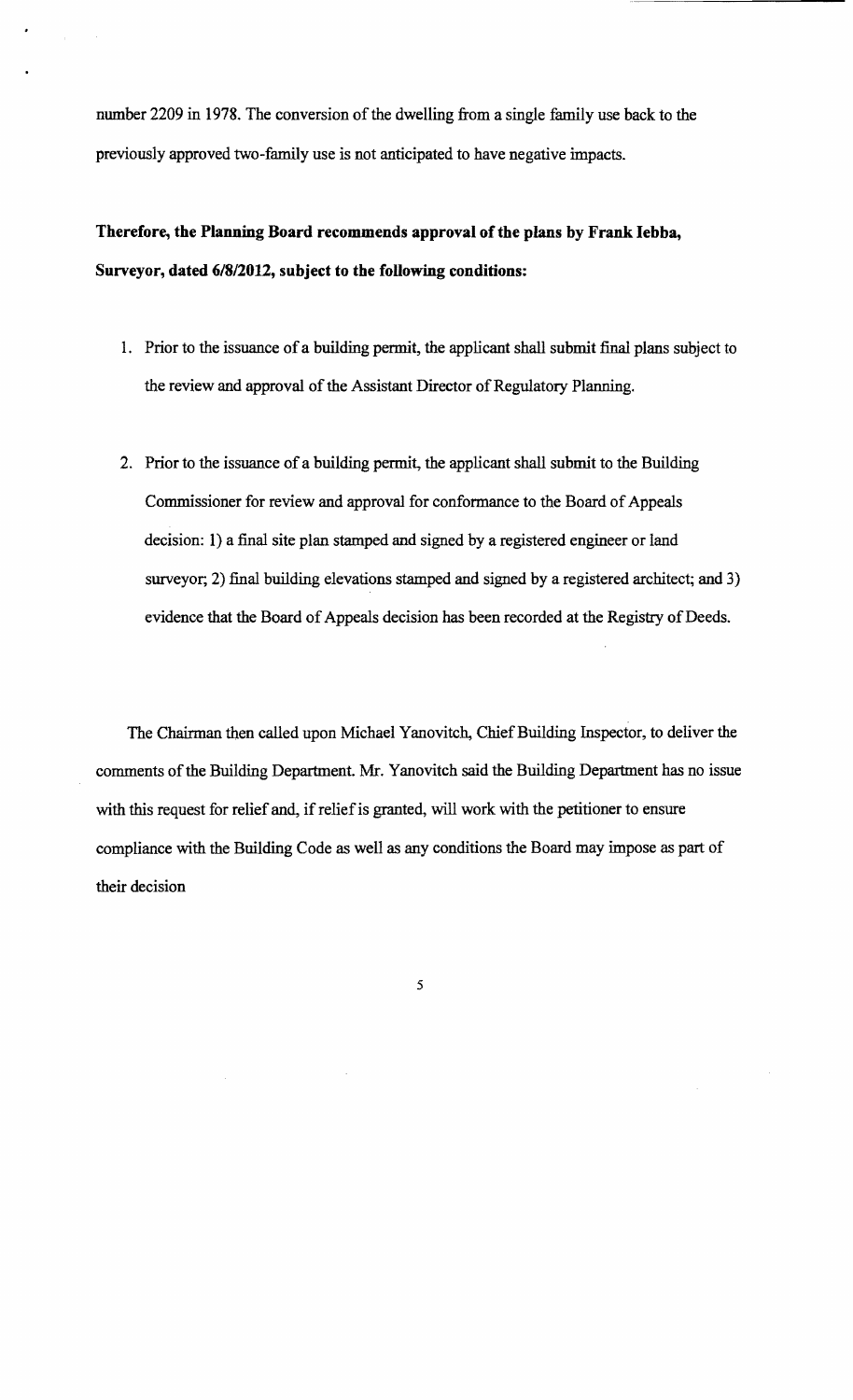The Board, having deliberated on this matter and having. considered the foregoing testimony, concludes that it is desirable to grant Special Permits and that the petitioner has satisfied the requirements necessary for relief under Sections 4.03, 8.02.2 and 9.05 of the Zoning By-Law, has modified BOA Case # 2209 as needed, and made the following specific findings pursuant to Section 9.05 of the Zoning By-Law:

- a. The specific site is an appropriate location for such a use, structure, or condition.
- b. The use as developed will not adversely affect the neighborhood.
- c. There will be no nuisance or serious hazard to vehicles or pedestrians.
- d. Adequate and appropriate facilities will be provided for the proper operation of the proposed use.

Accordingly, the Board voted unanimously to grant the requested relief subject to the following conditions:

- 1. Prior to the issuance of a building permit, the applicant shall submit final plans subject to the review and approval of the Assistant Director of Regulatory Planning.
- 2. Prior to the issuance of a building permit, the applicant shall submit to the Building Commissioner for review and approval for conformance to the Board of Appeals decision: 1) a final site plan stamped and signed by a registered engineer or land surveyor; 2) final building elevations stamped and signed by a registered architect; and 3) evidence that the Board of Appeals decision has been recorded at the Registry of Deeds.